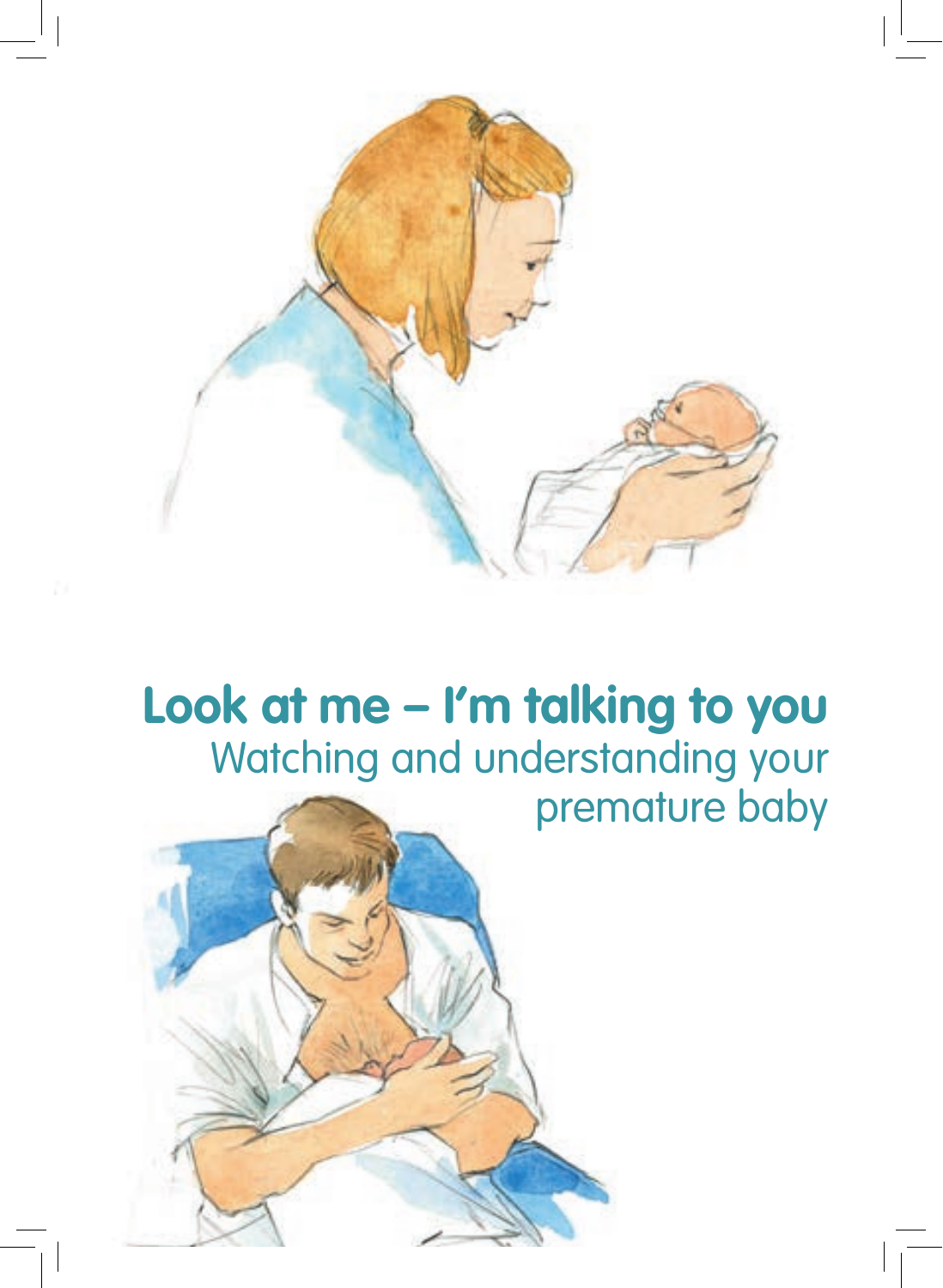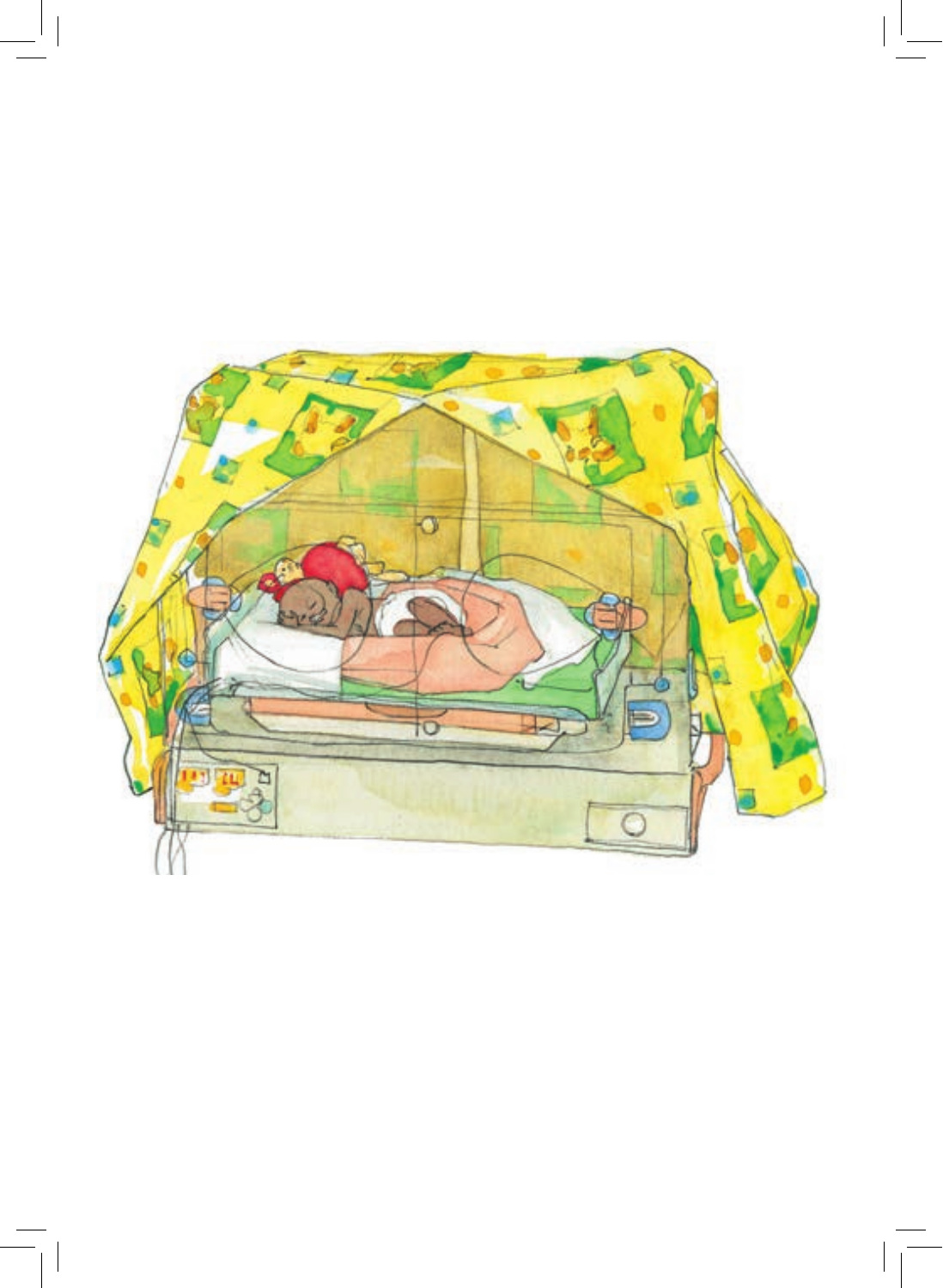# Look at me – I'm talking to you!

Your premature baby seems so small and helpless. But you can communicate messages of love and reassurance to your baby.

The aim of this booklet is to help you understand your baby's behaviour from birth, by observing his or her body language and reactions. In this way you can get to know your baby, understand his or her needs, and support your baby's growth and development.

At the moment your baby needs special care from trained nurses and doctors. The neonatal team will help you to understand and communicate with your baby. However, very quickly you will become the person who understands your baby best.

This booklet can't explain everything about premature babies or answer all of your questions. However, it can help you to observe and understand your baby's behaviour so that you are better prepared when your baby goes home.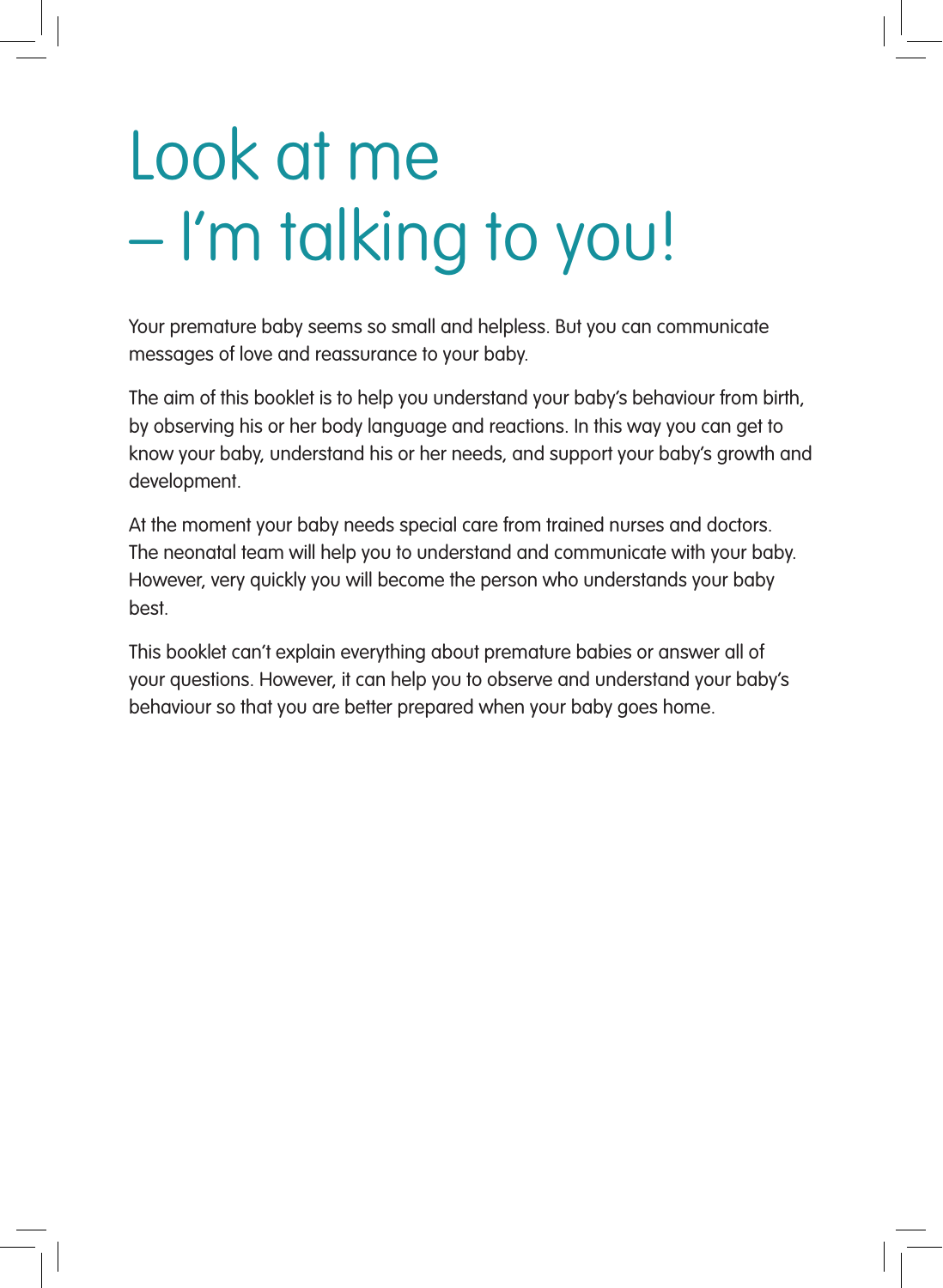

## Look at me...

First of all, here are some explanations about the machines surrounding me. Knowing something about the medical equipment can help you feel more relaxed when you visit me in the first few days. This equipment helps care for me, as long as I need it. I sleep in an incubator which keeps me warm.

The tracheal tube is very thin. It passes into my windpipe. This is linked to a ventilator and helps me breathe. Sometimes I may need only a small mask or small tubes in my nose (continuous positive airway pressure or CPAP) or low flow oxygen through a nasal cannula.

The gastric tube is small and passes through either my mouth or one of my nostrils. It leads into my stomach to check its contents and, later, to feed me.

These tubes are fixed on to my face with tape.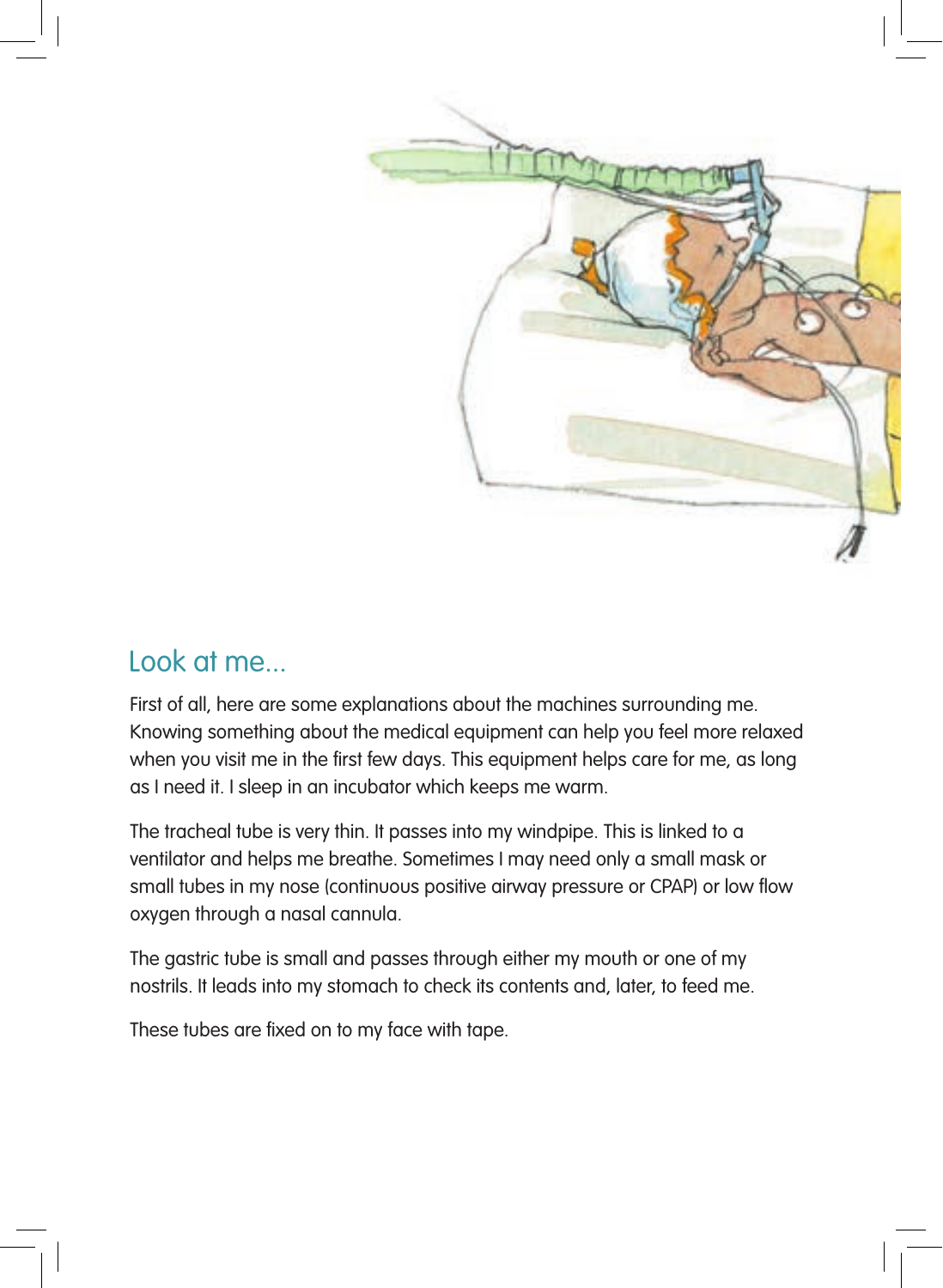

Various probes on my chest record my heart rate and my breathing. Another probe on my chest also checks my temperature.

The saturation probe, with a small red light, keeps track of the oxygen level in my blood. It is linked to the monitor. The probe is very sensitive to movement, so if the alarm rings, it does not always mean there's a problem.



Sometimes, a blood pressure band is placed on my arm or leg to measure my blood pressure.

The IV pump administers medicines, fluids or feeds at a set speed.

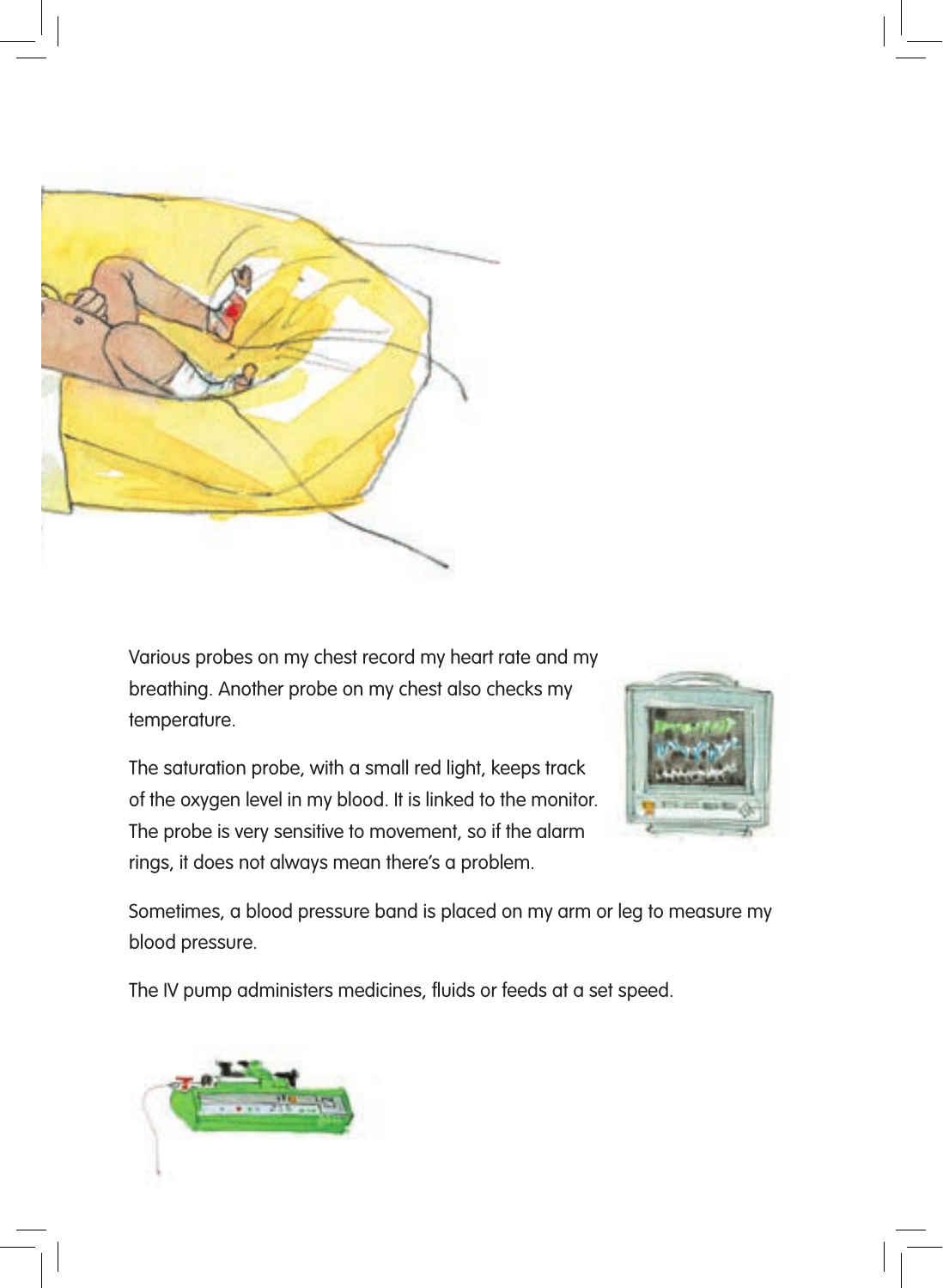## I am feeling comfortable...

#### **If you see me looking like this, you know that I am comfortable.**

I have my hands near my face or my mouth. Sometimes I even manage to suck one of my fingers.



body is curled-up, and so are my arms and legs.

> I am squeezing a soft toy or mummy's scarf.

NB Some units do not allow a soft toy to be placed in the incubator.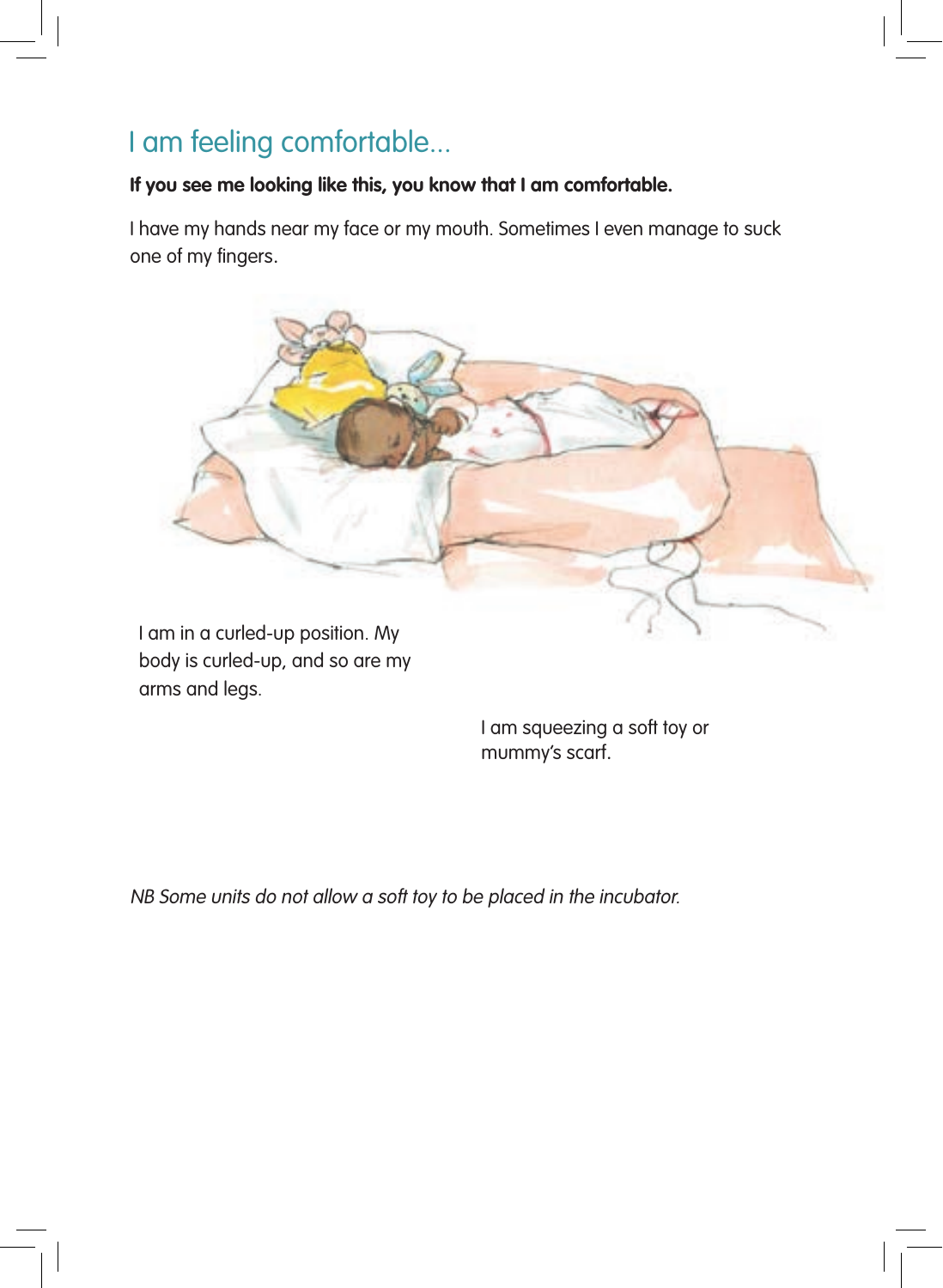I have my feet together.



I have support for my feet.

I am smiling, or have a relaxed expression on my face.





I can look you in the eyes, even if it is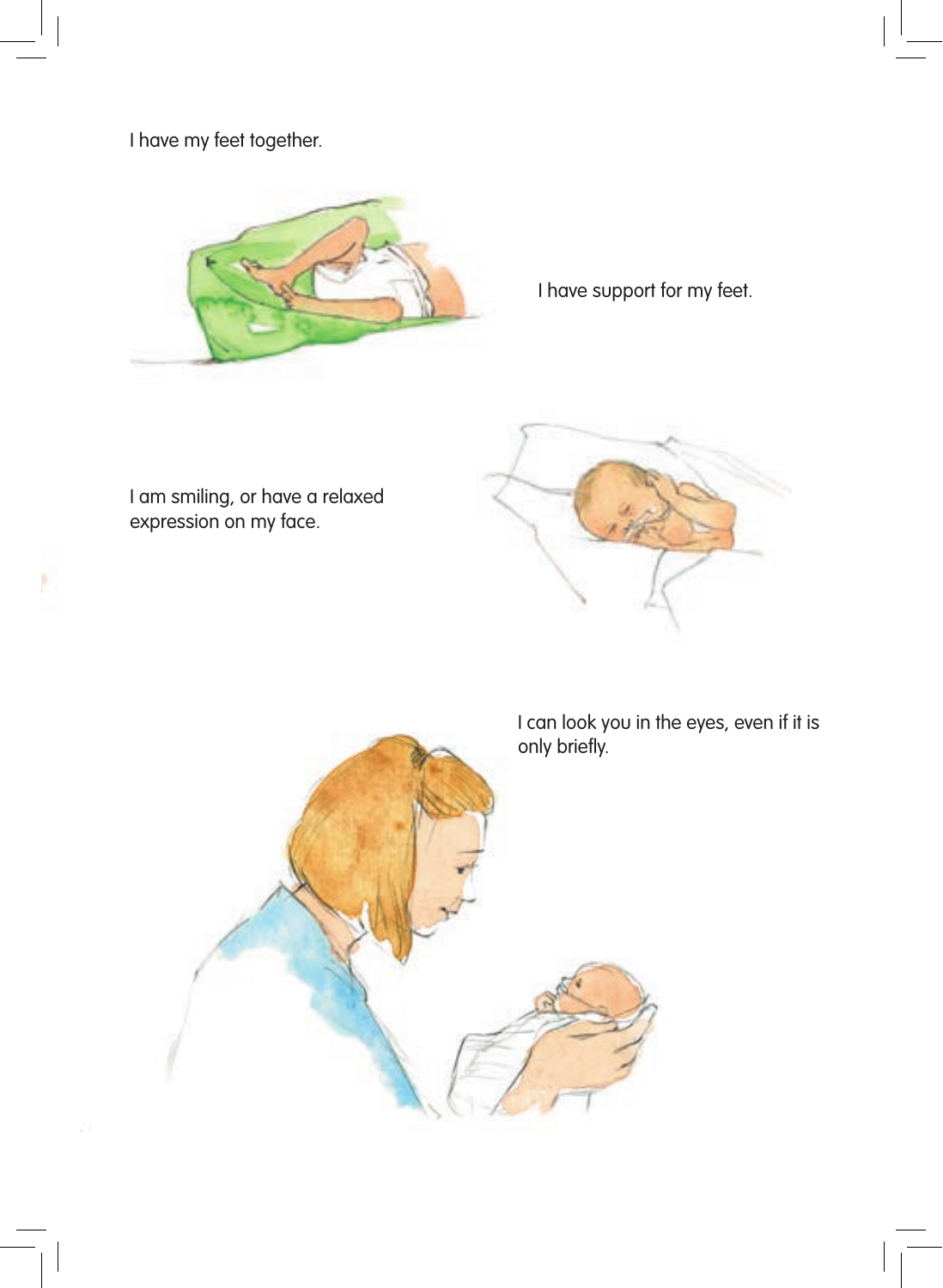## I am feeling uncomfortable...

**If you see me looking like this, you will know that the situation is difficult for me and that I am having trouble coping.** 



I am spreading my fingers and toes out.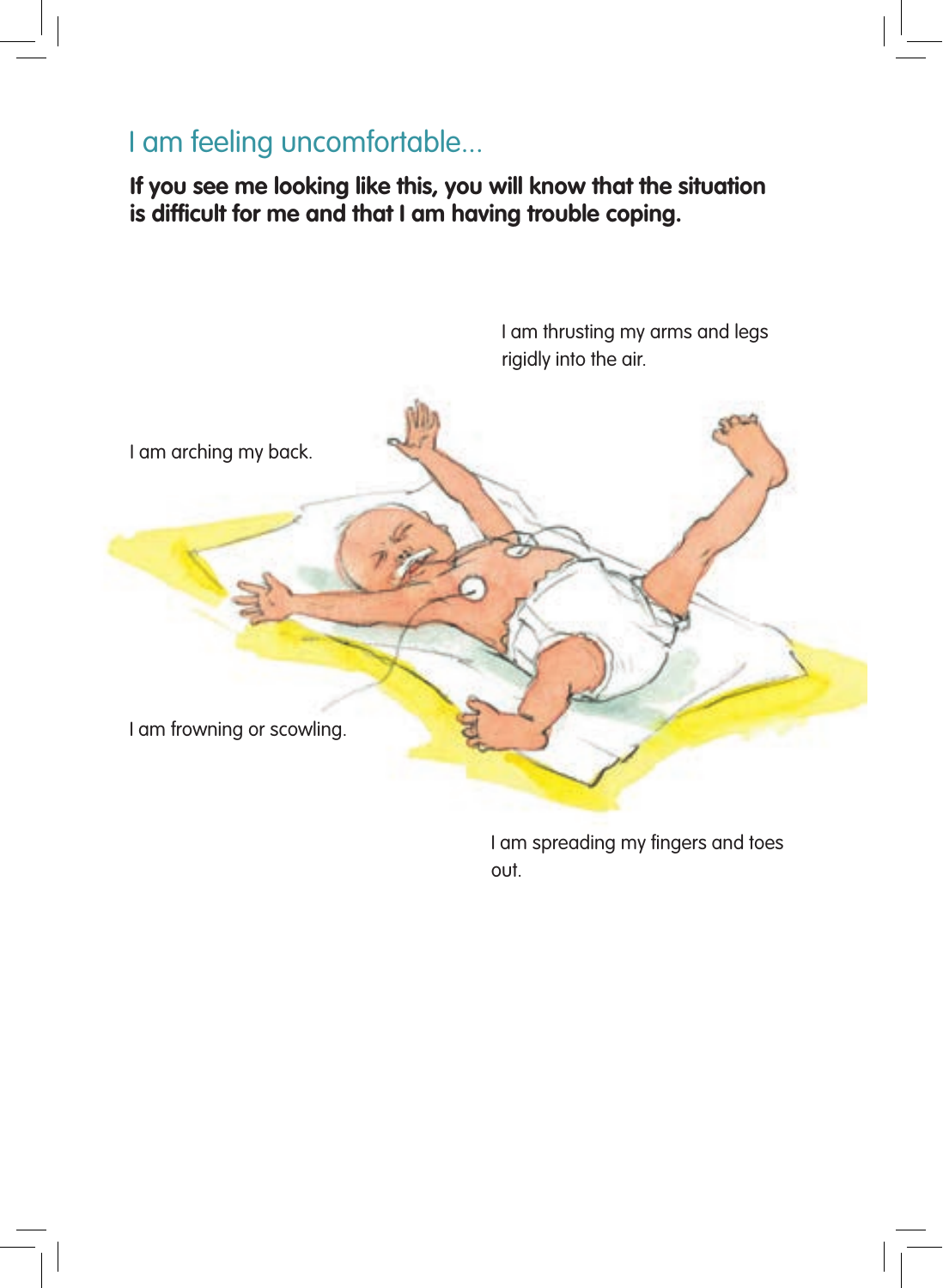I am moaning or crying.





I am yawning or I have hiccups during treatment or care, or when I am looking at you.

If I look away from you, it is because I am too tired and have had enough.

> **In all these situations, you and the staff can help me...**

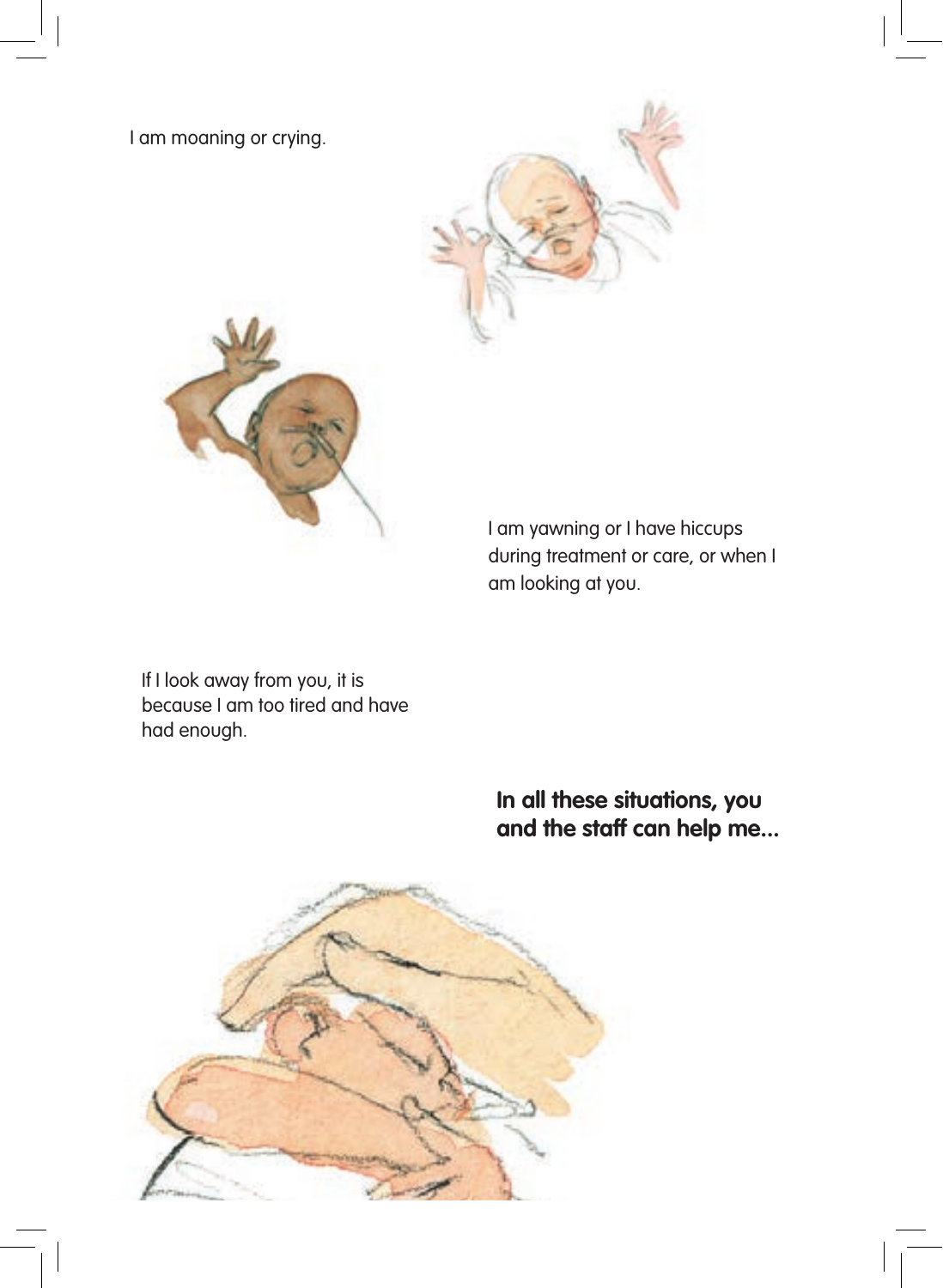## How you and the staff can help me...

I am still vulnerable and not completely ready to live in your environment. I am quickly overwhelmed if I have to face a lot of stimulation at once: noise, light, changes of position... and sometimes painful treatments. I still have to learn to deal with all these new sensations.

## **Noises can bother me**

- Doors opening and closing, especially the portholes of my incubator
- The sound of objects being placed on top of my incubator
- Loud conversations
- Alarms that are loud, or that ring for a long time
- Water splashing in the basin

#### **You and the staff can help me by:**

- Speaking in quieter voices when you are in my room
- Making sure the volume on the alarms is turned down
- Reducing the activity around my incubator
- Minimising the number of people at my bedside

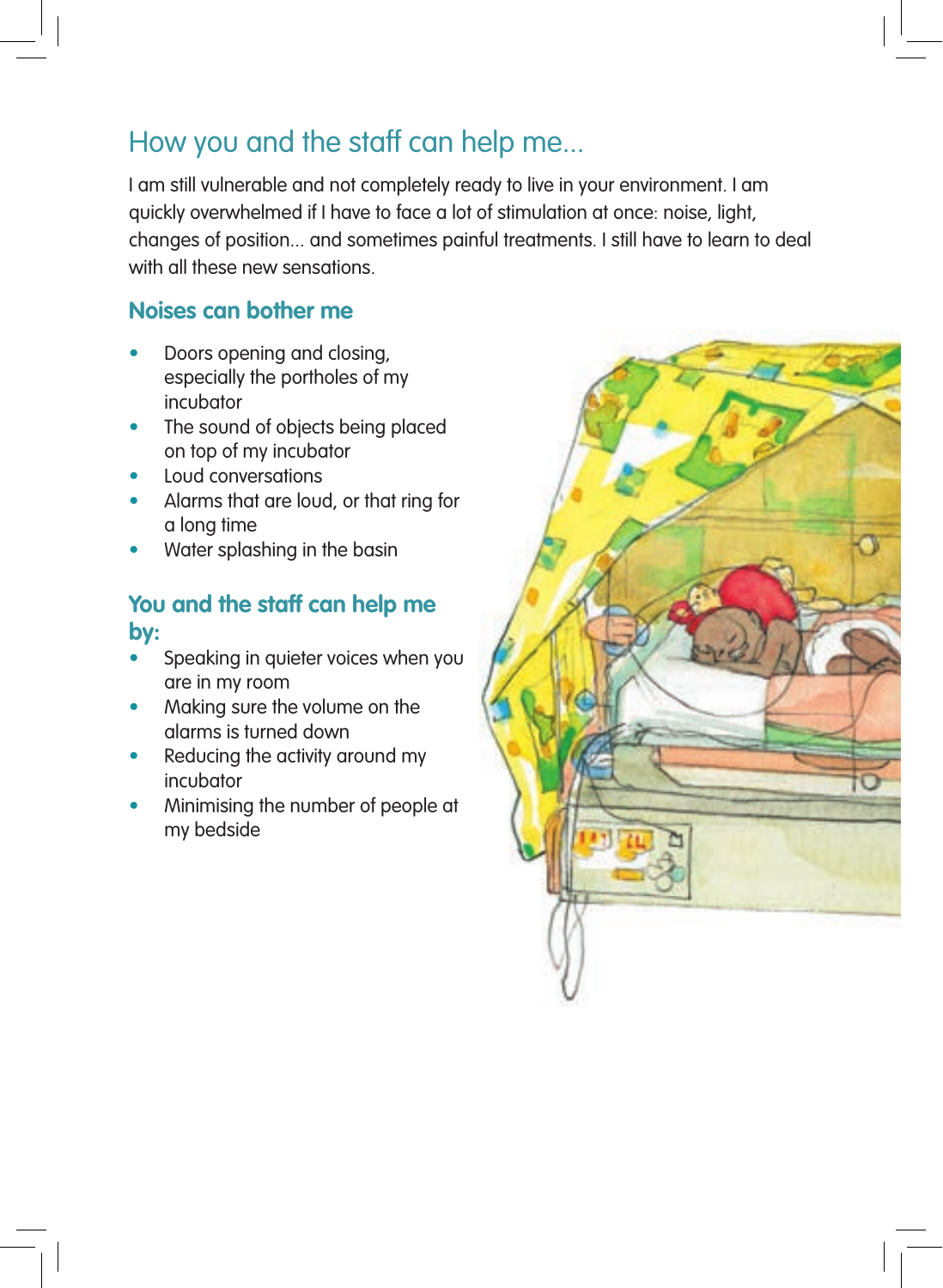



- Especially when I am very small and vulnerable
- Whether it is daylight or artificial light

#### **You and the staff can help me by:**

- Lowering the light and creating a soft atmosphere in the room (blinds half closed, appropriate lighting)
- Covering my incubator with a blanket when I need to be completely in the dark. Gradually the blanket is replaced with a lighter piece of cloth. Then this is removed, while trying to maintain a difference between day and night in order to help me organise my sleep.

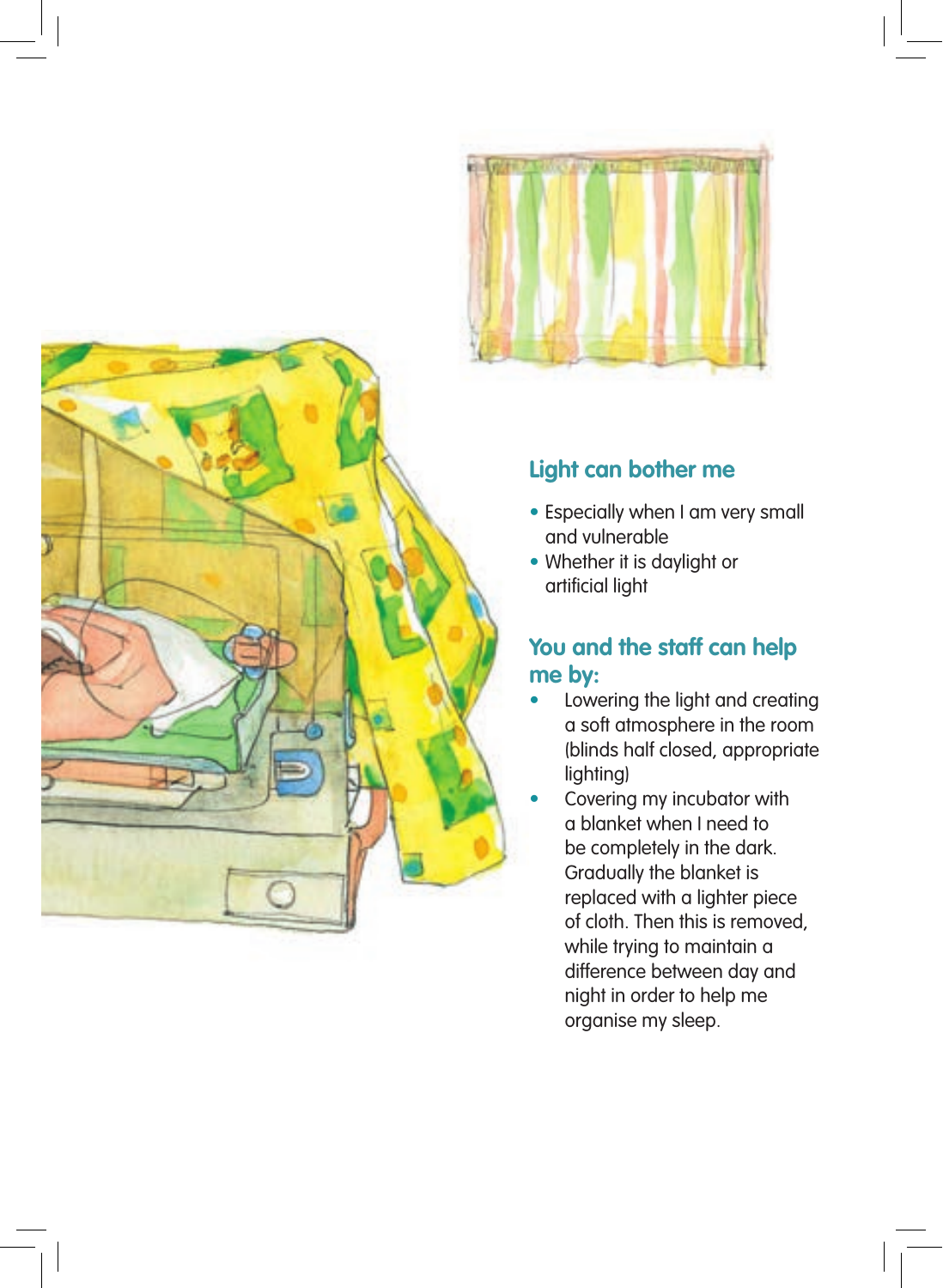# I like to be lying comfortably



- It is important to maintain my natural curled-up postion.
- If I am left alone in the centre of my incubator without any limit to my space. I feel lost.

#### **You can help me by:**

- Laying me as soon as possible on my side, my back well curled, so I can easily bring my hand to my face and my feet together.
- Laving me on my tummy.
- Progressively helping me learn to sleep on my back, when I am ready this is the position that I will use at home.
- Surrounding me with a small 'nest,' made up of a rolled-up bedsheet, high enough so that I can rest my feet on it. This nest should support me firmly so that I can feel the boundaries or limits of my body. The more I grow, the less I will need the nest.
- Bringing me some washable soft toys, preferably with big ears or big tails that I can easily grasp in my very small hand. Use one of these toys to prop me up: placed behind my head or on my body, it gives me a feeling of safety when you take your hands away.

#### **I need to sleep**

- Sleep is the most important thing for me.
- Periods of deep sleep allow me to 'recover' after stimulation and treatment.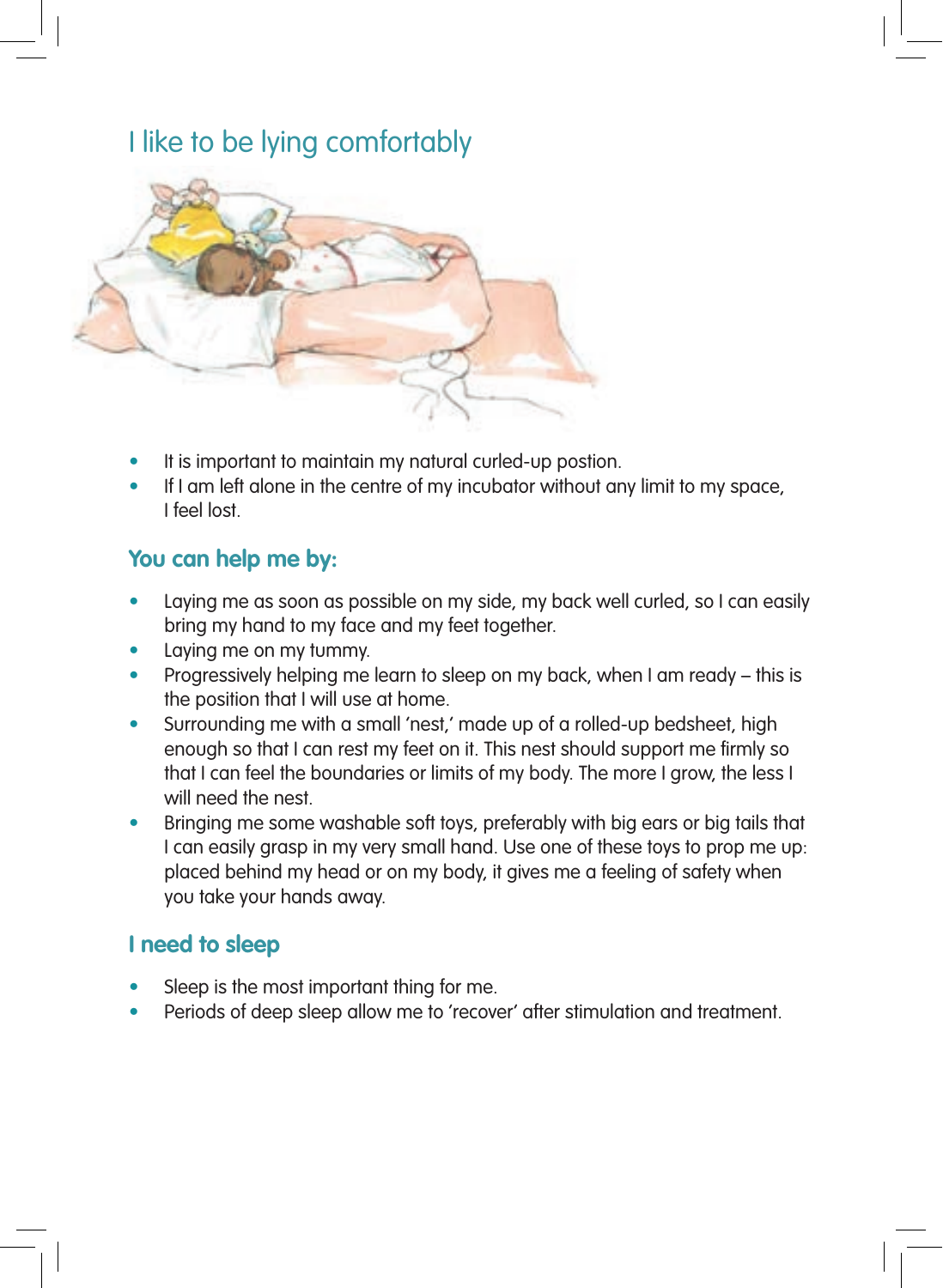## **You and the staff can help me by:**

• Carefully respecting my sleep periods, even if you find it frustrating not to play with me during your visit – the medical team also respects these periods.

#### **I like your smell**

• Whether it's mummy or daddy, your smell is very comforting to me.

#### **You and the staff can help me by:**

• Placing a handkerchief, cloth or scarf with your smell near my face, so I have the impression that you are always near me. I can either hold this scarf in my hand, or be partially covered by it and of course, holding me close, 'skin-to-skin', when this is possible.

#### **Coping with treatment and care**

The care team will show you how to hold me during treatment and while I am being cared for. Then, progressively, you will learn to take care of me yourself – washing me and changing my nappy.

I like to know what is going on. So, try to wake me up gently. At the beginning, just place your hands on my body and talk to me softly, explaining what will happen and who will take care of me.

Follow my rhythm, giving me some time to rest if I seem to be struggling. Hold me gently in a curled-up position. I need to breathe calmly, and could feel overwhelmed if I have to cope with stimulating sensations such as sound and light as well.

Although you need to be able to see me clearly, do think about protecting my eyes from bright light.

#### **You and the staff can help me by:**

- Holding my legs if they shoot suddenly into the air
- Bringing my hands to my face
- Giving me a dummy
- Giving me your finger to grasp
- Supporting my head with your hands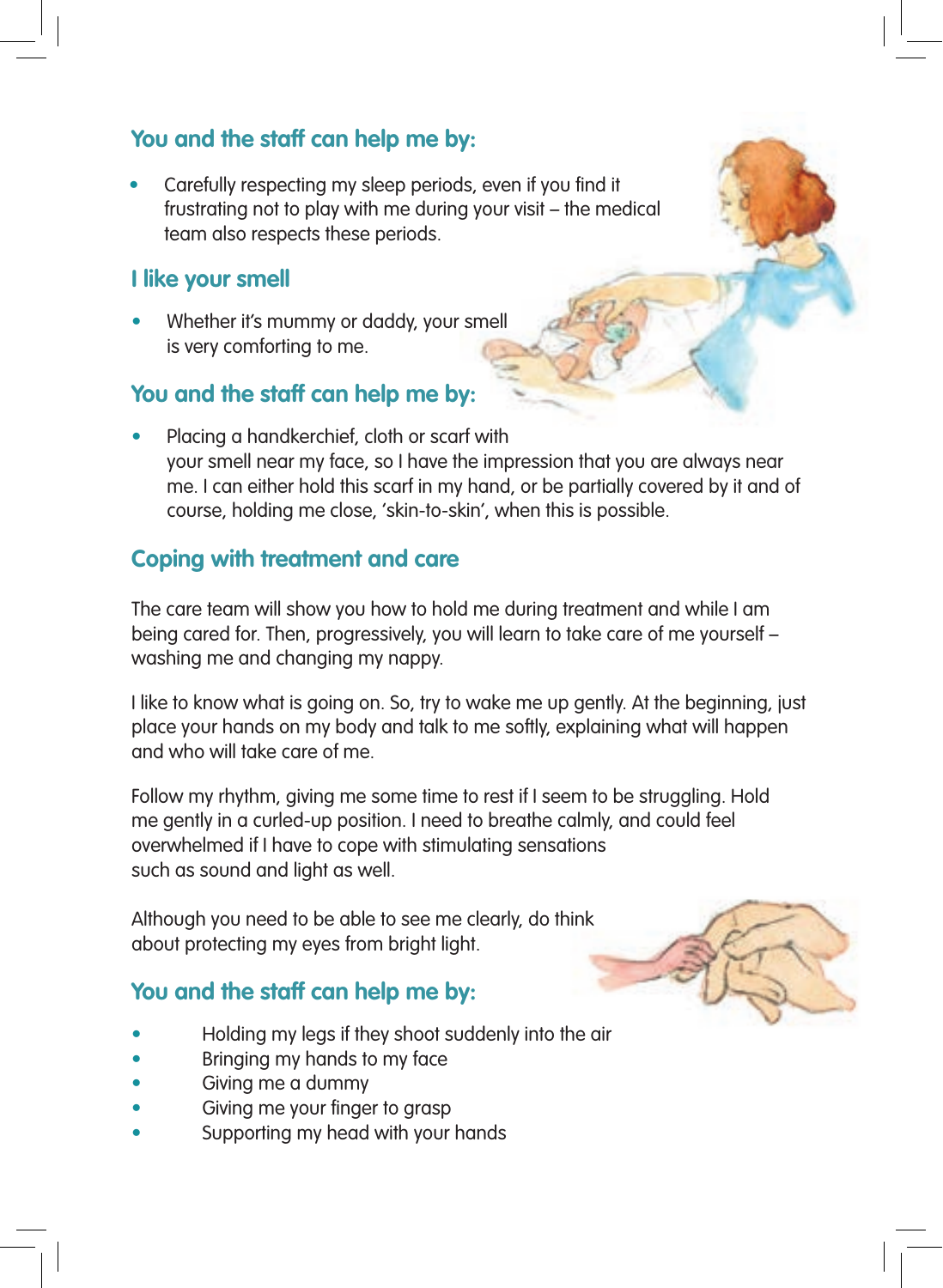## Helping me communicate



**At any age**, I have many ways to communicate with you an feel your prescence.

When I am very small, I learn to recognise you by being able to grasp your finger, feeling your hands placed softly on my body, and having your help during treatment and care. You are the one who can help me the most, when I need to settle down or fall asleep.

**Later, once I am a little stronger**, you can hold me in your arms. Skin-to-skin contact will help us to bond. I like to be in a calm atmosphere during these moments so you can also benefit from this time by having a little rest.

**As I grow**, I will be able to see you better, and I will even be able to focus on your face. This is a big effort for me, so remember that I shouldn't be disturbed by distractions such as light or noise. I must also be carefully held in a curled-up position.

**If I look away from you, yawn or begin to hiccup**, you will know that it is still too difficult for me. Please allow me to rest. Be patient. As I grow, I will be able to cuddle with you more often, and for longer periods.

**My brothers and sisters** can also come to visit me, as long as they aren't ill. It is good for me to get to know them. Visits will help the other children in the family feel prepared when I come home.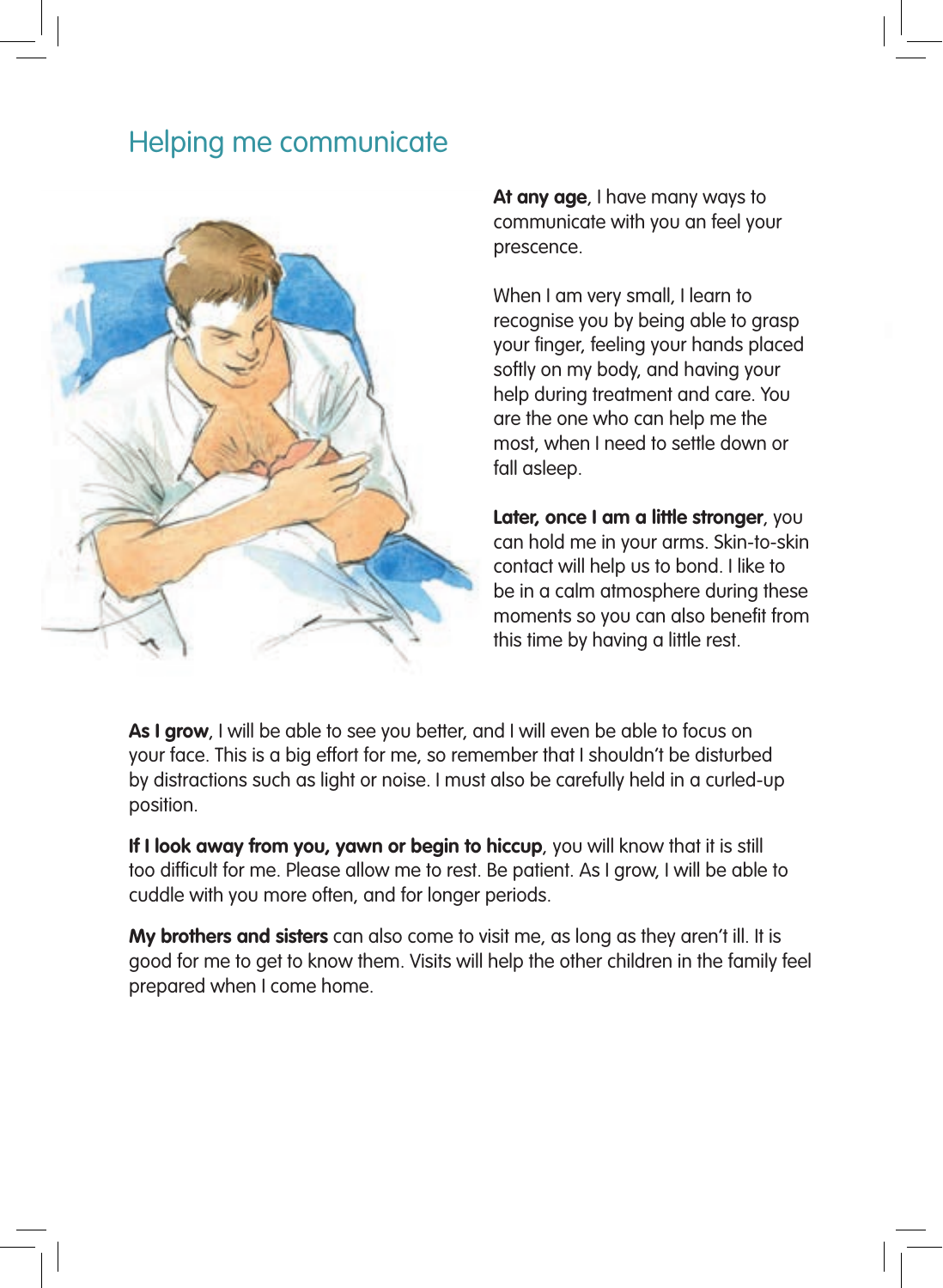

#### **Washing me**

My first bath is an important step in my life. This is not a medical procedure but a special moment to share with you.

At first, feeling wet may be uncomfortable for me. I will feel safer in a small bath, and wrapped up carefully in a cotton towel. Feeling safe will help me relax.

### **Helping me eat**

Sucking and then digesting a feed are hard work for me.

To begin with, milk is given to me through the nasogastric tube. In order to help me associate sucking with the feeling of a full tummy that I get from the milk, they often give me a dummy.

When I am a bit stronger, I am given a small amount of milk in my mouth or on my dummy. In this way I learn quickly that when I suck, something very nice goes down into my stomach. Even if I cannot suck yet, I am put on my mummy's breast in order to prepare me for breastfeeding.

When I am a lot stronger, during breastfeeding or when drinking from a bottle, I like to be in a calm atmosphere, nicely settled, wrapped in a cotton blanket or in a baby sleeping bag. I also like to have my hands near my face. At first I am unable to respond to your looks, smiles and cuddles while feeding, because it is hard for me to suck, swallow and breathe at the same time. Later on I will be able to manage, though.